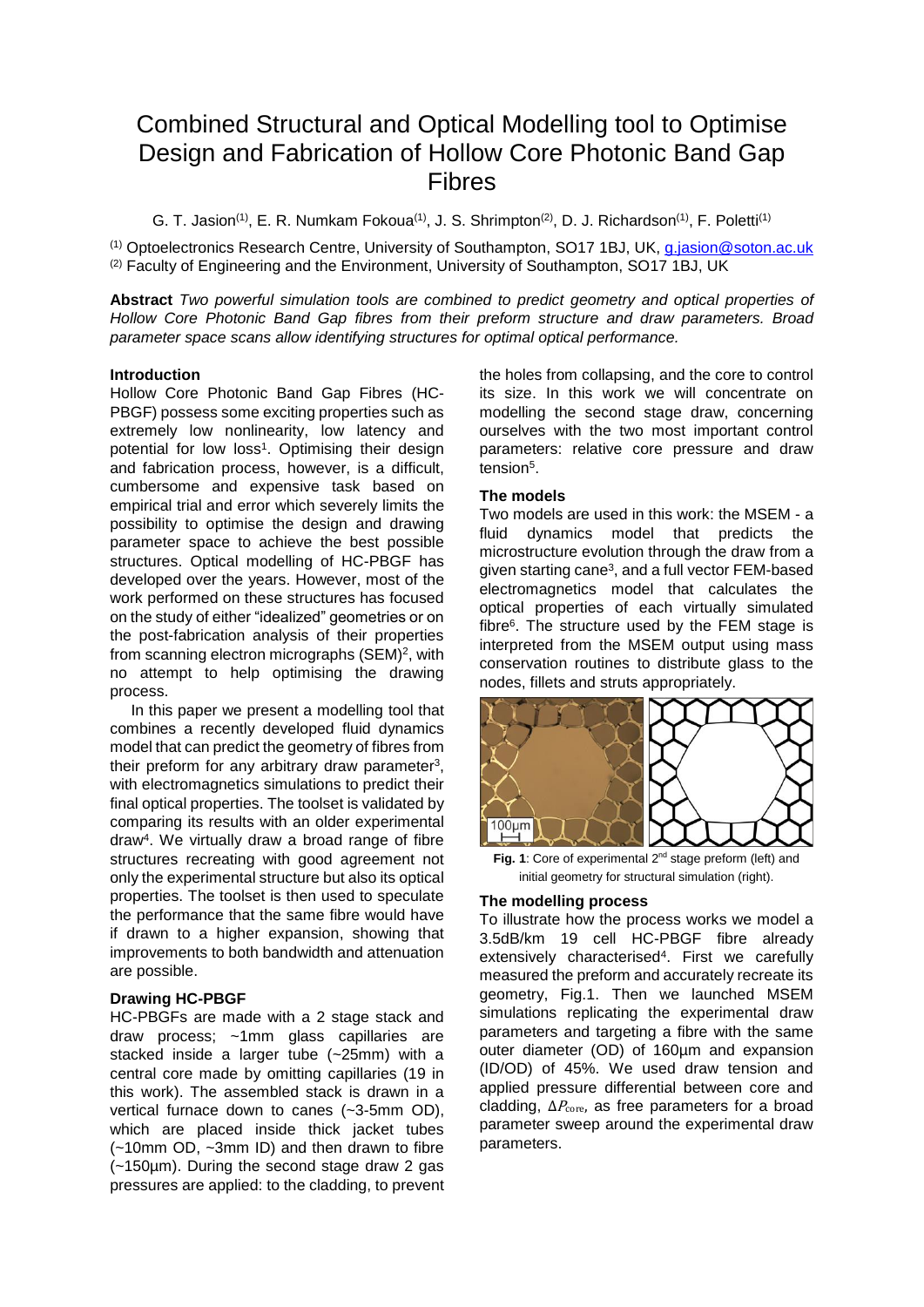

**Fig. 2:** Summary of 121 virtual fibre draws using the core size and core node spacing metrics, 3 structures are spotlighted to show how metric values relate to the fibre structures. The geometry that matches the experimental fibre is indicated with +.

#### **Results**

To help summarise the salient features of the resulting geometry of all the virtual fibre draws (121 in this case, on an 11x11 fibre grid) we define two metrics that describe key parts of the fibre structure: core size as a ratio of fibre core diameter to ideal core diameter  $\phi_c = r_{\text{core}}/(5/17)$ (based on the stack), and core node uniformity defined as  $\phi_n = I_{\text{corner}} - I_{\text{side}} / \text{mean}(\Lambda)$  where *l* is the distance between neighbouring nodes around the core. With these metrics Fig. 2 summarises the most distinctive characteristics of each fibre structure and presents all the fibre geometries as a function of  $\Delta P_{\text{core}}$  and draw tension.

From Fig. 2 we can see that the geometry is affected by both  $\Delta P_{\text{core}}$  and tension in different ways, but with similar trends. The core size is a function of  $\Delta P_{\text{core}}$  as expected, while increasing the draw tension promotes a smaller core. Equal node spacing on the core surround,  $\phi_n=0$ , has been associated with lower attenuation, but so has the effect of a larger core size<sup>6</sup>; in our virtual draw these two attributes appear to trade-off each other, Fig. 2(a-c).



**Fig. 3**: SEM of an experimental fibre (left), simulated fibre with same geometry metrics (right).

Now let us consider the experimental fibre that has been drawn from this cane<sup>4</sup>; an SEM of which is shown in Fig. 3. From this SEM we can measure its  $\phi_n$  and  $\phi_c$  and position it in the parameter space of Fig. 2. The simulated fibre corresponding to that point is also shown for comparison in Fig. 3. The very good structural match confirms that the two metrics identified are an effective way of describing the whole microstructure. A discrepency in pressure values between experimental (-7.4kPa) and simulated (- 5.2kPa) draws was encountered; this was already obserrved previously and appears to be systematic in the MSEM<sup>3</sup>.



experimental and simulated.

The optical properties of the virtually drawn fibre are now compared with the experimental measurements. The results, shown in Fig. 4, compare extremely well in terms of loss (3.2 vs 3.5 dB/km – sim. vs exp.) and central wavelength (1530 vs 1510 nm), considering that no freeparameters were used in the model.

The optical results of each structure can be approximately summarized with two metrics: lowest loss and 3dB bandwidth. These can once again be summarised in a single map for all the fibres in the parameter sweep (the central wavelength of all structures is the same). The optical map is shown in Fig. 5, also indicating the position of the experimental fibre. The map clearly shows that the experimental fibre has a loss close to the minimum possible for this particular operational wavelength and cladding expansion. This is not surprising, given that a considerable effort and many empirical trials had been done to minimise the loss of fibres drawn